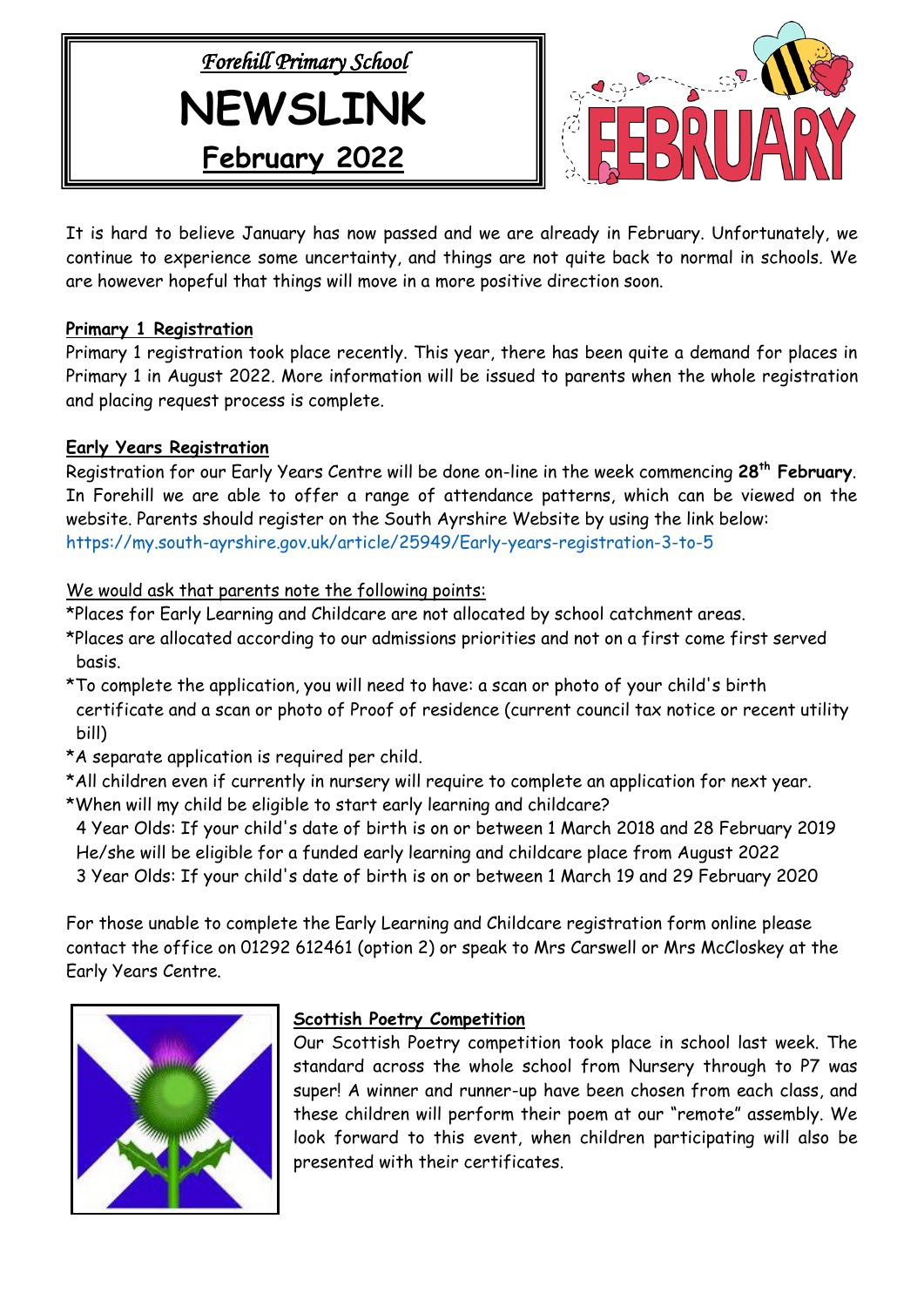# **Parent Council**

Huge thanks to our parent council, with the support of staff, children and friends in the community for organising our Christmas Snowman Hunt. This was great fun and a really successful fundraiser, raising **£232** for school funds. Well done everyone!

The next parent council meeting will take place on **Monday 21st February at 6.30pm**. All parents are invited to take part in this meeting and it is always great to have new faces and new ideas. Should you wish to attend, please contact the parent council for more information. The e-mail address is: [forehillpcfrg@gmail.com](mailto:forehillpcfrg@gmail.com)

## **Early Years Survey**

The local authority is required to undertake an Early Learning and Childcare survey every two years as part of the Children and Young People (Scotland) Act 2014. We are keen to get as many responses as possible to help shape future delivery of Early Learning in South Ayrshire. The survey will close on **6 th February**. We would invite parents of children using the EYC to participate by following the link below.

[https://forms.office.com/Pages/ResponsePage.aspx?id=oyzTzM4Wj0KVQTctawUZKdRFd0JRaJlO](https://forms.office.com/Pages/ResponsePage.aspx?id=oyzTzM4Wj0KVQTctawUZKdRFd0JRaJlOt_QmdvOIBalUNVg4SFZKVVJRU05WTlM3MlNZNlk1VFUyUy4u) [t\\_QmdvOIBalUNVg4SFZKVVJRU05WTlM3MlNZNlk1VFUyUy4u](https://forms.office.com/Pages/ResponsePage.aspx?id=oyzTzM4Wj0KVQTctawUZKdRFd0JRaJlOt_QmdvOIBalUNVg4SFZKVVJRU05WTlM3MlNZNlk1VFUyUy4u)

## **Assessments**

As you know, we have been undertaking a range of assessments with all children in P2-7 in literacy and numeracy. The results across the school are very pleasing given the challenges we have faced over the past couple of years. Across all aspects, Forehill's results are above national average. However, we continue to reflect on our approaches to continually improve what we do. We are using the results to ensure all children are supported and challenged in their learning at their own pace. Children develop at different rates, and staff will continue to ensure learning is relevant and appropriate for each individual child.

POPCORN IS PREPARED IN THE SAME POT. IN THE SAME HEAT, IN THE SAME OIL, AND YET. THE KERNELS DO NOT POP AT THE SAME TIME, DON'T COMPARE YOUR CHILD TO OTHER CHILDREN. THEIR TURN TO POP IS COMING. - UNKNOWN

#### **Uniform**

We are extremely proud of our school uniform, but have noticed some children are choosing to come to school wearing designer clothes and non-uniform items. We would ask for your cooperation in ensuring children wear appropriate uniform to school. I have asked staff to remind children about the school's expectations in this area. Thanks for your support!



#### **Spare Uniform Items**

We have a number of spare new and used uniform items in school – jackets, sweatshirts, new trousers, new shirts etc. We are conscious that money can be tight for some families at the moment so are keen that parents are supported. If you could make use of any of these items, I would ask that you contact Mr Daily at the school, who would happily help in a sensitive and confidential way.

# **PE Kits**

All children require to have a PE kit in school for PE days. We would ask that ALL parents ensure their children have a PE kit – shorts, shoes and if outdoors – jogging trousers available on PE days.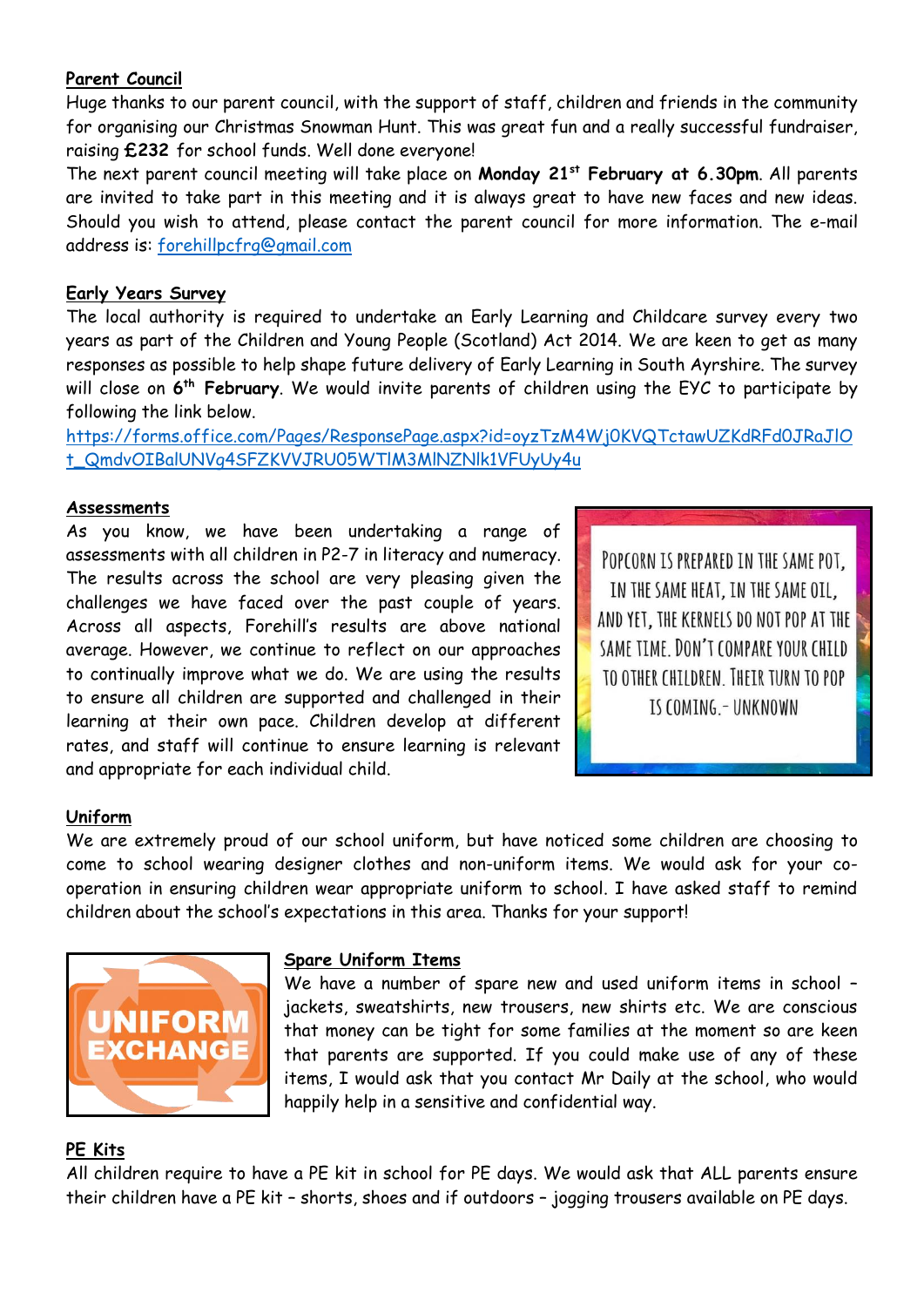## **Homework**

We are sadly seeing a significant decline in the number of children completing homework tasks and would ask for increased parental support in this area. Homework is an extension of learning undertaken in school and is an opportunity for parents to see the kinds of things children are learning during the day. We would not expect children to spend unreasonable amounts of time on homework as we recognise family life is busy, and children have a range of other activities they take part in. However, we would



ask that parents support us in ensuring set homework tasks are completed on time. This is also helping to create good work habits in children, which will extend to secondary school and beyond into the workplace in later life. Our homework clubs run in the school for children in P4-7 each Thursday and Friday. We would encourage children who struggle to complete tasks at home, to make use of this opportunity. Where children are not completing or submitting tasks, it is our plan to contact with parents seeking your support.



## **Reading at Home**

Reading at home is a vital part of every child's learning. We cannot stress enough the difference reading can make to a child's learning and development. We would continue to encourage children to read for a short time each day. This can be books, magazines, newspapers, on a kindle and can be a story read alone, by an adult or with an adult or older sibling.

# **BUD Bus**

We are delighted to have been chosen by Poppy Scotland to host the BUD bus in Forehill on **Thursday 10th March**. Our P7 classes and some other learning groups from the school will have the opportunity to visit this resource and hear about the work of Poppy Scotland.

Bud is a large truck that transforms into a mobile learning space and includes a mini poppy factory, micro-museum and interactive learning opportunities. It is an interactive experience that encourages visitors to create their personal remembrance journey through exploring the exhibits and helps keep remembrance relevant all year round.

# **Photo Permission**

As you know, we ask permission from all parents each session for their child to be included in a range of photographs taken in school. These may feature in class displays, on the school website, Facebook or twitter pages or indeed, may make it into local newspapers. This is a great way to celebrate the achievements of our wonderful young people beyond the school. Obviously once a photo is shared on social media or in a newspaper, we have no control of who sees this. A small number of parents have asked that their child's photo is not taken or used, and we fully respect this decision. However, we are unable to ask for permission for each individual photo taken, therefore if you have asked that your child is **not** photographed, they will not appear in **any** photos taken by staff or visitors to the school. Many thanks for your understanding.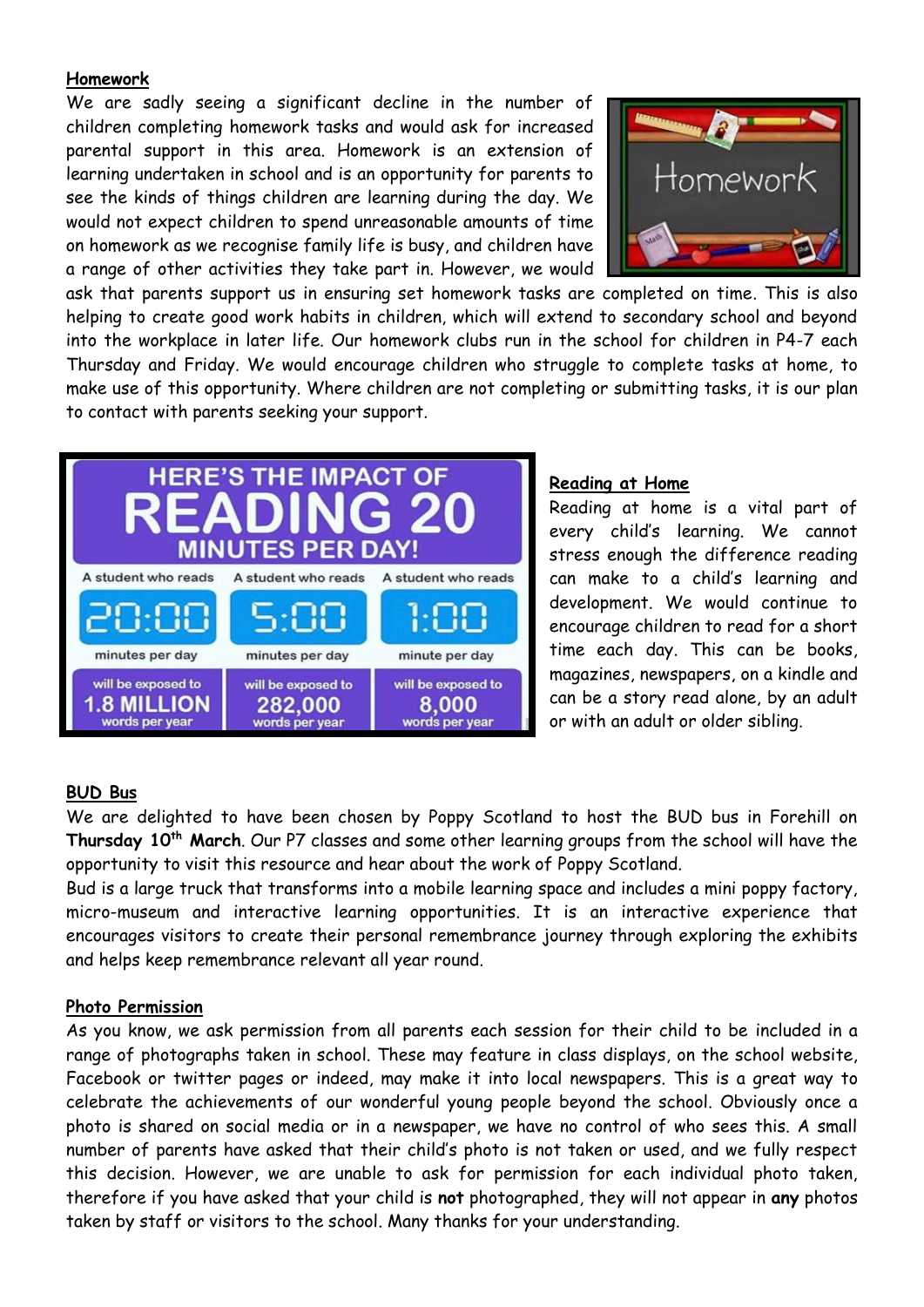#### **Bar Models**



Primary 6 and 7 have been learning how to draw bar models to solve word problems in Maths. Bar models are used to represent the known and unknown quantities in a word problem and helps learners to visualise mathematical concepts. Bar models can be used to solve number problems with the four operations – addition, subtraction,

> multiplication and division and can also be used to solve questions involving fractions, percentages and ratio. Bar models build confidence and develop an understanding of algebraic formulas and once mastered, they can give children a clear strategy for tackling more complex mathematical word problems. Should you have any queries about this, please contact Mrs McDowall at the school.

#### **Parent Teacher Meetings**

Our targeted parent/teacher discussions took place this week. This once again provided an additional opportunity for parents or class teachers to discuss progress, where either had a concern or query. As always, should you have any questions around your child's learning, we would encourage you to contact the school office in the first instance.

#### **Staffing Update**

It is great to have Mrs Murdoch and Miss Wilson back from maternity leave. They both take responsibility for one of our P5 classes. We are delighted to welcome Mrs Christie, Mrs Gilmour and Mrs Brown to Forehill as new school assistants.

Sadly, Mr Smith, one of our Early Years Practitioners has been appointed to a Term Time post in Barassie Early Years Centre, and leaves Forehill on 25th February. We are extremely sorry to lose him and know you will join me in wishing him well in his new post. Mrs Lang was appointed to the vacant 52-week post in Forehill at interviews held recently. Mrs Lang is known to you all as she currently works within the EYC. The vacant term time practitioner post has now been advertised, with interviews taking place on  $16<sup>th</sup>$  February.



#### **Phunky Foods**

Mrs McDowall has made the arrangements for groups of children across the school to work with Jen from Phunky Foods. These workshops will have a focus on healthy cookery and will take place over the next eight weeks.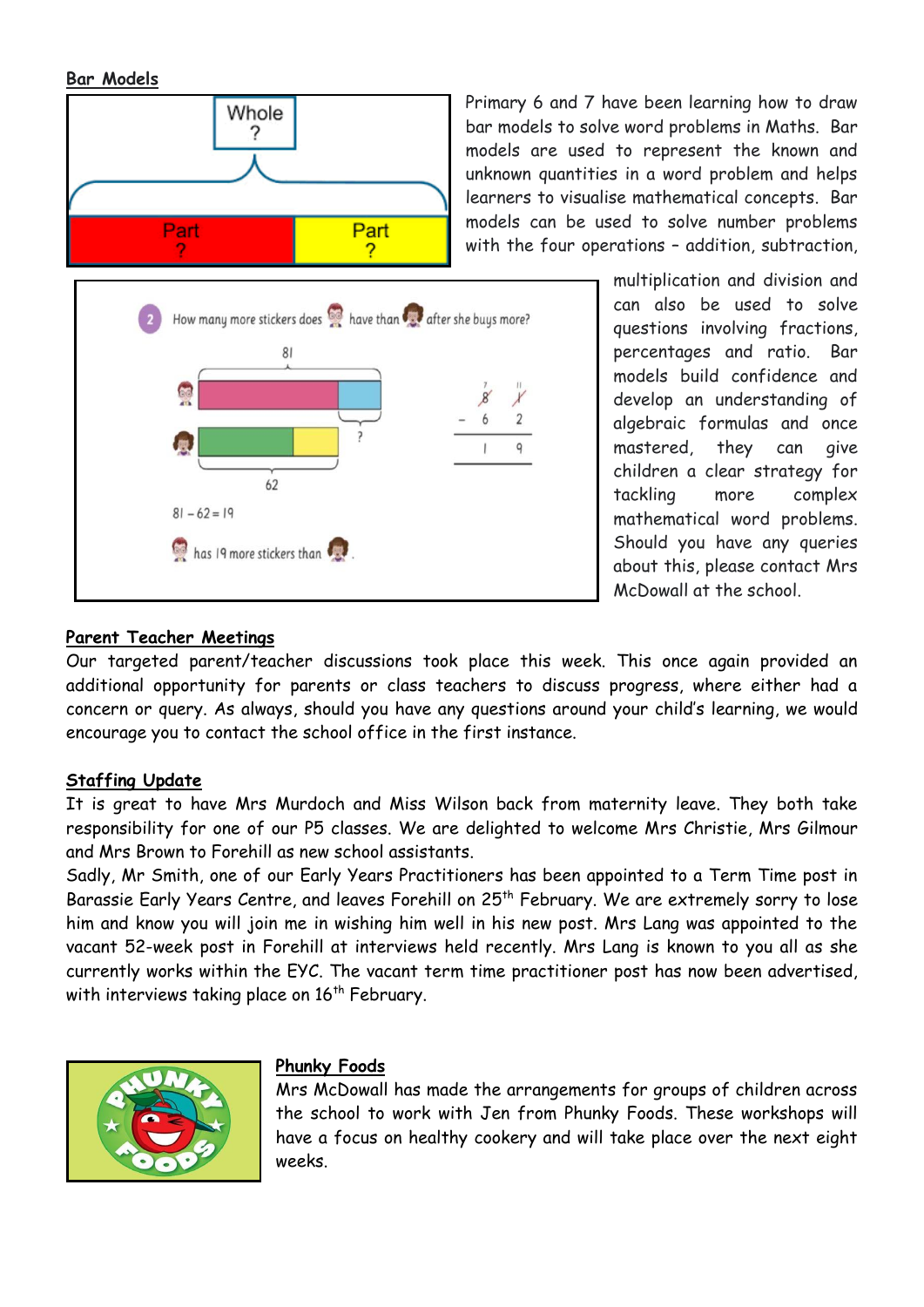# **Golf**

Mrs Baines has arranged for all classes, as part of their PE blocks, to have input from Jordan Fraser, the golf professional at Prestwick Golf Club. These sessions will take place over the next few weeks.



## **Youth Music Initiative**

Our P5 and P6 pupils are currently working with Mr Thomson, from Youth Music Initiative. They are undertaking some work on using digital technology to compose music. We look forward to hearing the finished results!

## **Artie from the Singing Kettle**

We were delighted to have Artie from the Singing Kettle visit our Early Years Centre as part of our Scottish learning Focus. The children (and staff!) had an amazing time learning many Scottish Songs.

## **Parking Around the School**



This is an on-going challenge, and one we ALL need to continue to work together to try to address.

Following discussions with some parents, I have requested that colleagues from South Ayrshire Council and Ayrshire Roads Alliance undertake a traffic survey on Holmston Drive to give some consideration to the need for an additional school crossing patrol. This is currently being undertaken and I will get a report soon on their recommendations. Part of the problem continues to be the inconsiderate and dangerous parking by parents collecting children from school. I am indebted to those who park legally and safely, ensuring everyone's safety.

#### **Early Years Centre Car Park**

I would remind parents that this car park is for dropping and collecting children at the **Early Years Centre ONLY**. Parents collecting children from the primary classes should

NOT use this car park. I would also ask that nursery parents using it park only in the appropriate parking bays. Cars should not be parked across gates or on the zig-zag areas. Some of our children and families leave the main school playground via the nursery car park. I would ask that parents encourage children to leave by the usual playground gates. The Early Years Centre car park is very busy and is **not a right of way** for pedestrians.

# **Police Scotland - Community Police**

A number of parents have raised concerns with me in relation to the challenges they have been facing when trying to report vandalism and anti-social behaviour around the school. I am grateful to members of the community who help look after the school at night, weekends and holidays. I have a meeting arranged with local community police to raise these issues and am hopeful we can work together to reach a possible solution moving forward. As always, thanks for your help with this.

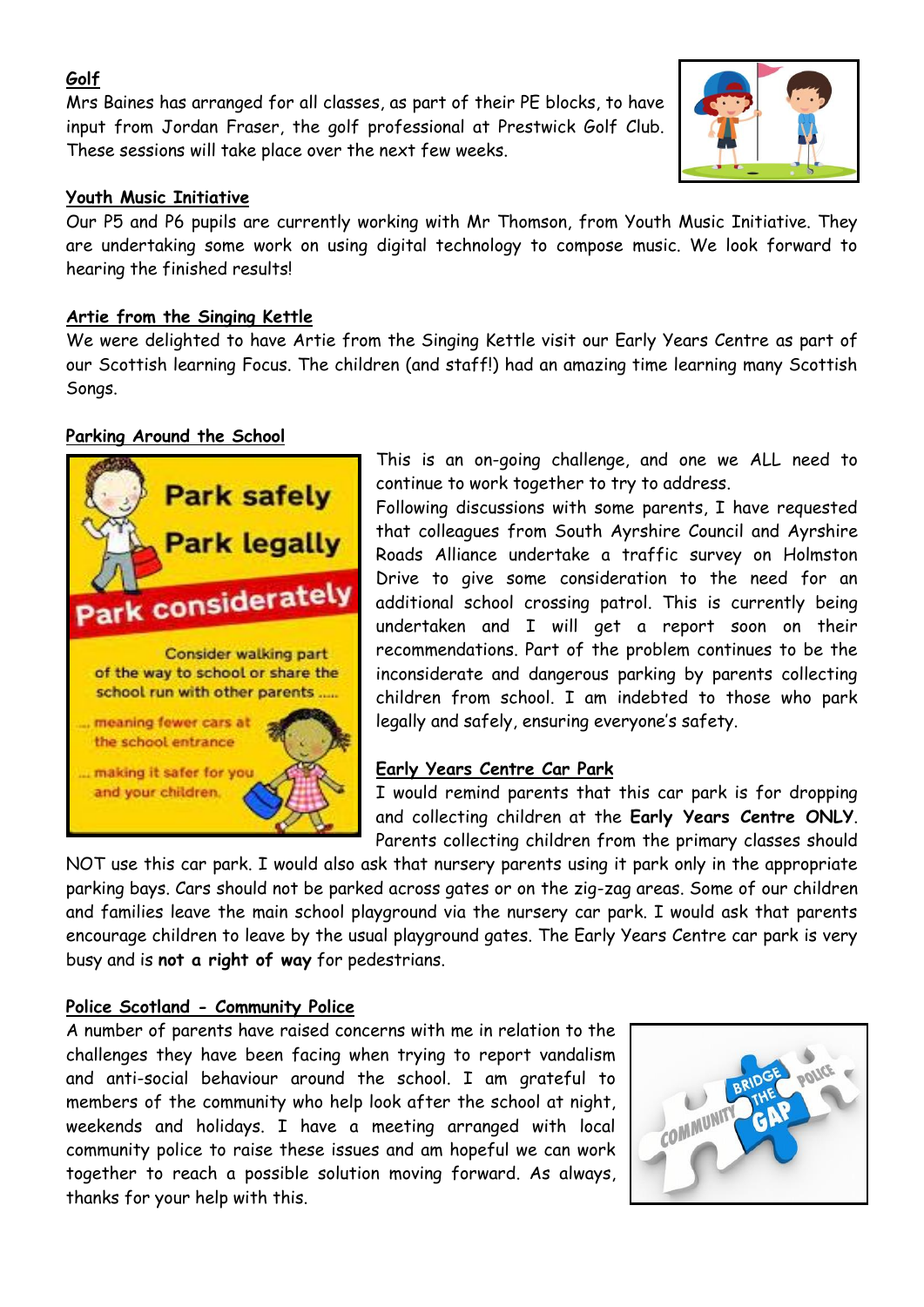

## **Health & Wellbeing Survey**

You may have seen in the media about a Scottish Wellbeing Survey that all P5-7 children in the primary school are being asked to undertake for the Scottish Government. Mrs Baines is co-ordinating this in Forehill, and will be in touch soon with more information for parents. It is our plan that children will undertake this on-line on the following dates:

**P5: 11th March P6: 18th March P7: 25th March**

#### **Lost Property**

We have a significant amount of lost property in school, with no names attached. We are unable to store this in school for any length of time. We have asked children to check for any items which perhaps belong to them. All items will be on display at the school's main entrance on the in-service day – **Tuesday 15th February**, and would offer parents the opportunity to check for any lost items between 9.30am and 3.00pm.

#### **Old Nursery**

Work is currently on-going within our old Nursery, to convert this space into additional classrooms. It is hoped this work will be completed prior to the Easter break, creating two new classrooms and potentially increasing the number of classes in the school.

#### **Wider Achievement Opportunities**

A huge part of school life is the range and variety of lunchtime and after school activities we like to offer. We are hopeful as restrictions continue to change, to be able to restart some of these activities. We will send out information to the relevant classes as we are able to restart these clubs.

#### **P7 Visit to Inverclyde**

Our P7 classes will take part in a residential visit to Inverclyde Sports Centre from Tuesday 29<sup>th</sup> March through to Friday 1<sup>st</sup> April. This is normally a fantastic week for our young people, who get the opportunity to participate in a range of sports activities. A parent meeting will take place on **Tuesday 15th March**. More information will be issued to P7 parents nearer the time.

#### **Food Pantry**

New food pantries are opening up in Ayr, giving families who need it, access to affordable, healthy food. Membership of the food pantry is open to anyone in South Ayrshire and anyone who is interested can join for only £1 per year. This would entitle you to two visits per week, to collect around £10-£15 worth of shopping for only £2.50.

If this is something you would find helpful, and would like further information, please contact the school office for a membership pack or contact the Food Pantry co-ordinator, Adam Donnan on 07511404854 or by e-mail at [adam@vasa.scot](mailto:adam@vasa.scot)

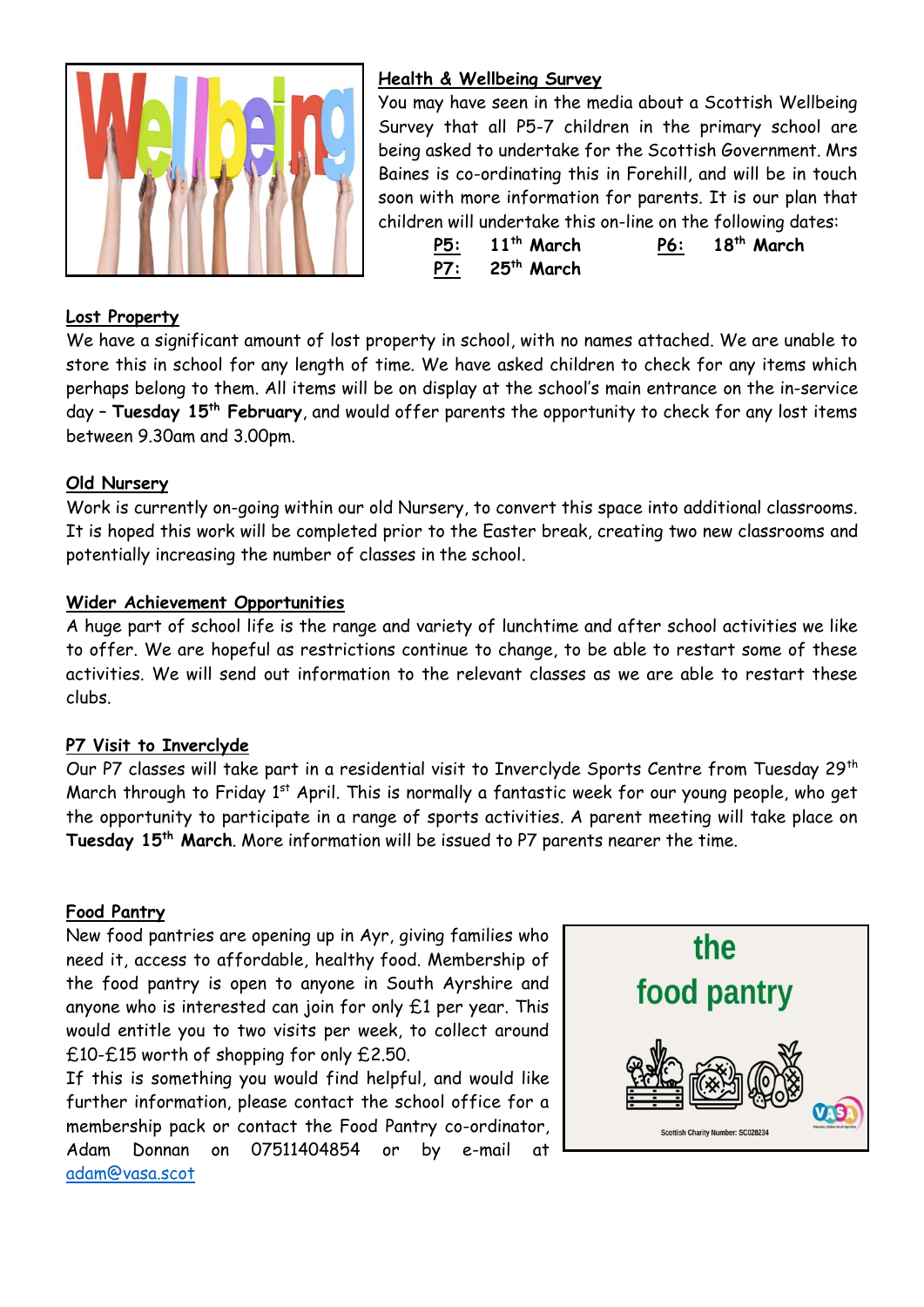

We are continuing to ensure all procedures are followed in school including hand washing/sanitising and keeping children in class groups as far as possible. We would ask that you continue to remind children at home of the importance of good hand hygiene and following all rules in school which are there to keep us all safe.

We would ask that parents/children consider undertaking frequent Lateral Flow Testing, especially if family members are complaining of sore throats, coughs, colds, headaches or have a temperature.

**If you have a positive Covid test result then isolation advice for household contacts is as follows;**

**Fully vaccinated adult contacts over 18 and 4 months –** If you are fully vaccinated (3 doses with more than 14 days since last dose), then you can take a daily LFD test instead of selfisolating. Daily LFDs should be taken for 7 days in a row after notification as a contact or for the 10 days of your child's isolation period.

**Household members under the age of 18 and 4 months** – Can take a daily LFD test instead of self-isolating. Daily LFDs should be taken for 7 days in a row after notification as a contact or for the 10 days of their contact's isolation period.

Household members aged **under 5 years** are advised to take a LFD test, but do not need to continue these for 7 days. If they do not have any symptoms, they do not need to isolate.

If any household members over the age of 18 years and 4 months are **not fully vaccinated** (3 doses, or less than 14 days since last dose) then they must self-isolate for 10 days and book a PCR test. Even if the PCR is negative, they must continue to self-isolate.

If any lateral flows are positive, the household member should self-isolate and record their result on the online portal at: www.covidtest.scot OR by phoning 119. From the 6th January, you no longer need a confirmatory PCR following a positive LFD, Test and Protect will act based on the positive LFD result and your child will be considered to be a confirmed positive.

*If a LFD test is positive but a PCR has also been taken and the result is negative, we will still act on the positive LFD due to current high levels of cases in the community.*

Should anyone in your household become unwell and develop symptoms of COVID-19, they should book a PCR test.

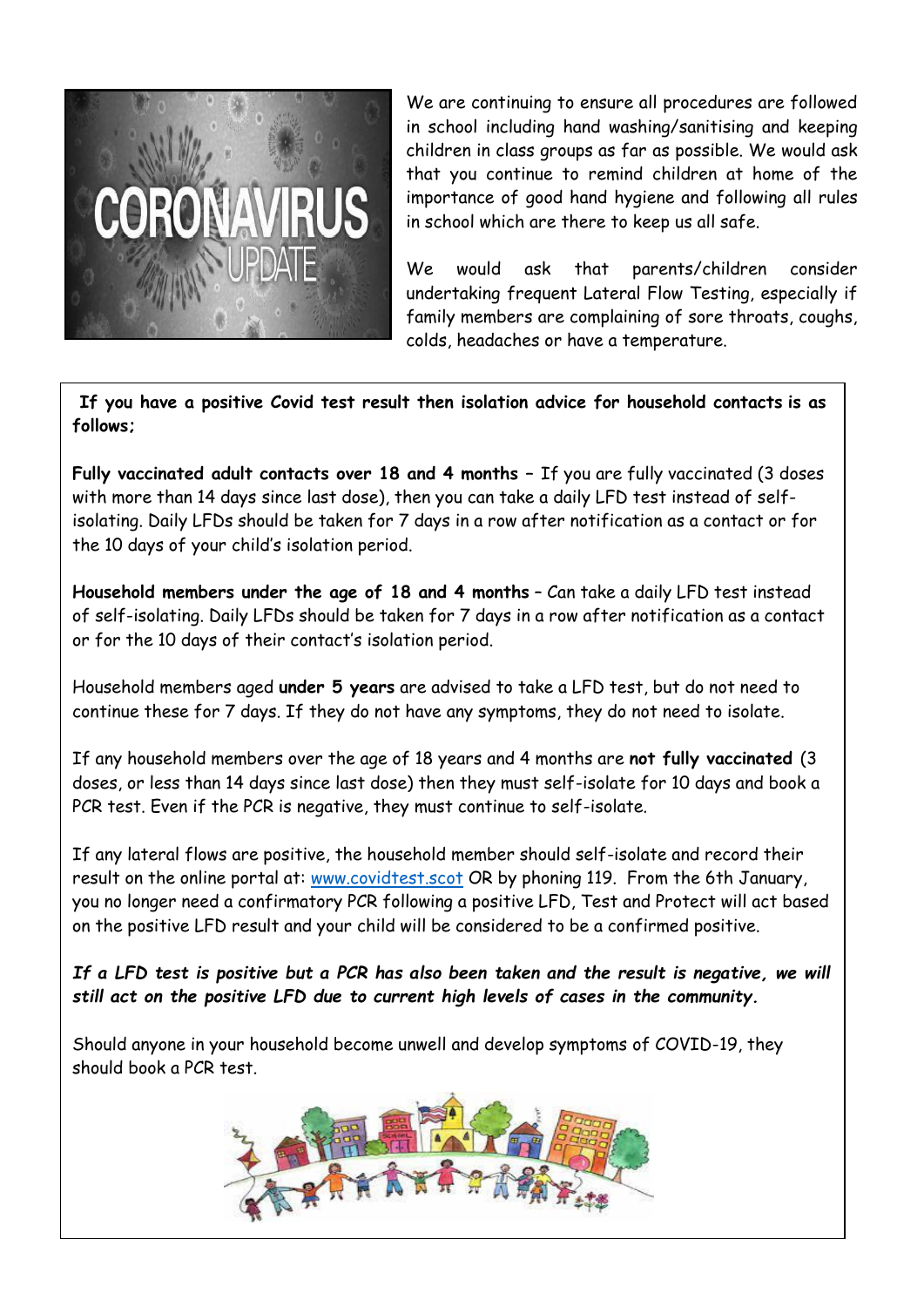We are hoping restrictions in schools will gradually begin to ease as we move forward. We are missing all the activities and wider opportunities we normally work so hard to provide for the young people in Forehill and it will certainly be good to get at least some of the normal things started once again.

Please note, the school and Early Years Centre will close to pupils on **Thursday 10th February**, and re-open on **Wednesday 16th February**.

As always, should you wish more information on anything in our newsletter and would like to speak to a member of staff, please do not hesitate to get in touch.

Day to day queries would normally be answered by class teachers and Early Years Practitioners. However, should you wish to speak with a member of the leadership team, the links are noted below:

| Mrs Carswell / Mrs McCloskey |
|------------------------------|
| Mrs Carswell                 |
| Mrs Mulholland               |
| Mr Watson                    |
| Mr McDowall                  |
| Mr Watson                    |
| Mrs Mulholland               |
| <b>Mrs McDowall</b>          |
| <b>Mrs Baines</b>            |
|                              |

Facebook: @forehill50 Website: [www.forehill.sayr.sch.uk](http://www.forehill.sayr.sch.uk/) School Twitter: @ForehillPrimary Nursery Twitter: @ForehillN

Take care, Best Wishes,

*David Watson Head Teacher*